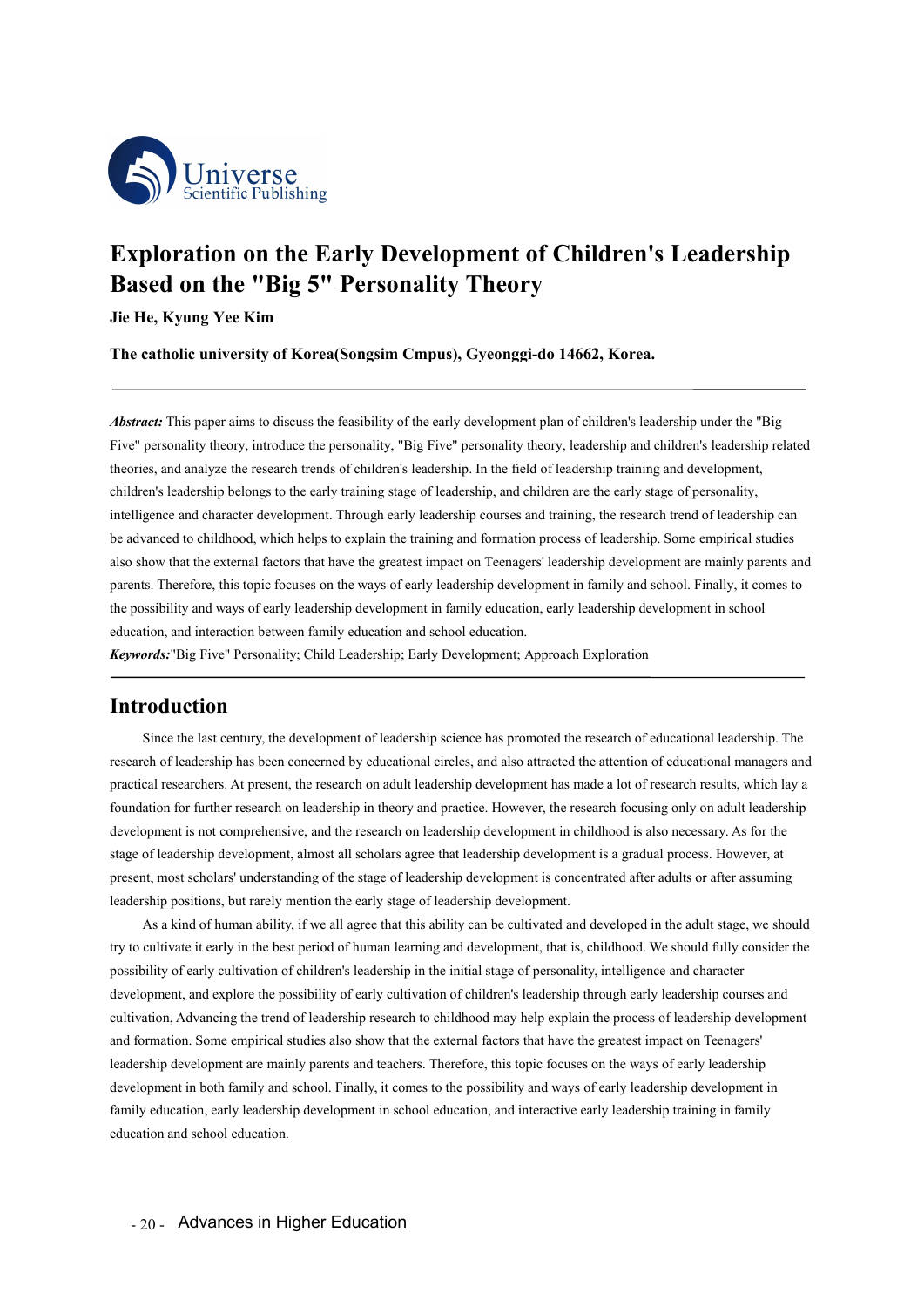**1. Research background**<br>Psychologist Edward Lee Thorndike once studied the curve of the relations<br>influence of intelligence on the curve. This research shows that people's learning<br>until the age of 22, and then decreases Psychologist Edward Lee Thorndike once studied the curve of the relationship between age and learning ability and the influence of intelligence on the curve. This research shows that people's learning ability continues to grow from childhood until the age of 22, and then decreases after the age of 25. So, as a kind of human ability, does leadership follow the same development law? From some materials on the early development of leadership, most scholars pay attention to the development of leaders in leadership positions. Only a few scholars have mentioned the relationship between the emergence of leadership and early experience, but there are few studies on the early development of leadership. People's traditional understanding of leadership still stays in the concept of post leadership. Since human leadership can still be enhanced after adult training, trying to carry out early training in the best period of human learning and development, that is, childhood, may achieve twice the result with half the effort. Because compared with adults, children's learning and acceptance ability is amazing[1].

In the research history of the basic factors of personality, researchers agree that the basic factors of personality include neuroticism, extroversion, openness, agreeableness and conscientiousness. These five factors are also known as the "Big Five" personality factors. In recent years, researchers have formed a consensus on the personality description model and put forward the "Big Five" model of personality, which Goldberg (1992) called a revolution in personality psychology. At present, the "Big Five" personality theory is more representative in discussing the relationship between personality factors and leadership development. Through the method of lexicology, researchers found that about five traits can cover all aspects of personality description. In 1985, Chris and kubs developed the five factors of relative stability, and found that the five factors were significant in the questionnaire of personality. According to the definition in the test manual of cousta and McGonagall, which is also the most widely accepted definition, this theoretical model is called "Big Five" personality, because the initial letter is ocean, also known as the ocean of personality, which can be evaluated by neo-pi-r. For the transmit process of growth? Then, we should fully consider the integration of the integration, interest, ideal, values and physique. It is a self with dynamic consistency and continual process that the "Big Five" p

The trait view holds that leaders have special or natural characters and abilities that make them leaders. Therefore, traits can distinguish leaders from non leaders. So is leadership innate? Parents with leadership do not necessarily have children with leadership, which shows that leadership does not come from heredity. So, where does leadership come from? Since leadership is not an inherent personal ability, how do people slowly cultivate some traits and mature them into leadership traits in the process of growth? Then, we should fully consider the possibility of trait cultivation in the early stage of personality, intelligence and character development $[2]$ .

Personality: refers to the internal tendency and psychological characteristics of an individual's behavior in the social adaptation to people, things and oneself. It is manifested in the integration of ability, temperament, personality, needs, motivation, interest, ideal, values and physique. It is a self with dynamic consistency and continuity. It is a unique psychosomatic organization formed by individuals in the process of socialization.

"Big Five" personality theory (Ocean): "Big Five" personality is also known as the ocean of personality, which can be assessed by NEO-PI-R, mainly referring to neuroticism, extroversion, openness, agreeableness and conscientiousness. These five factors are also known as "Big Five" personality factors.

Leadership: at present, the academic circles of leadership research have no consistent concept of leadership, but the common view is that leadership refers to the ability to make full use of human and objective conditions within the jurisdiction and improve the efficiency of the whole group when doing the required things at the lowest  $cost^{[3]}$ .

by by extractions within the jurisdiction<br>lowest cost<sup>[3]</sup>.<br>The dot of the incumbent in order to<br>a specific organization in a specific<br>the is based on "the possibility of<br>is the personality cohesion and appeal of<br>the compr Leadership quality model: a combination of a series of different qualities required of the incumbent in order to complete a work and achieve a performance goal. The quality model is designed for a specific organization in a specific period of time.

Child Leadership: generally refers to the early development of leadership, which is based on "the possibility of unlimited growth of children", which is some of their qualities or abilities in a certain situation.

Leadership is a fundamental and strategic category in the leadership system. It is the personality cohesion and appeal of leaders to specific individuals or organizations under certain conditions by virtue of the comprehensive role of their personal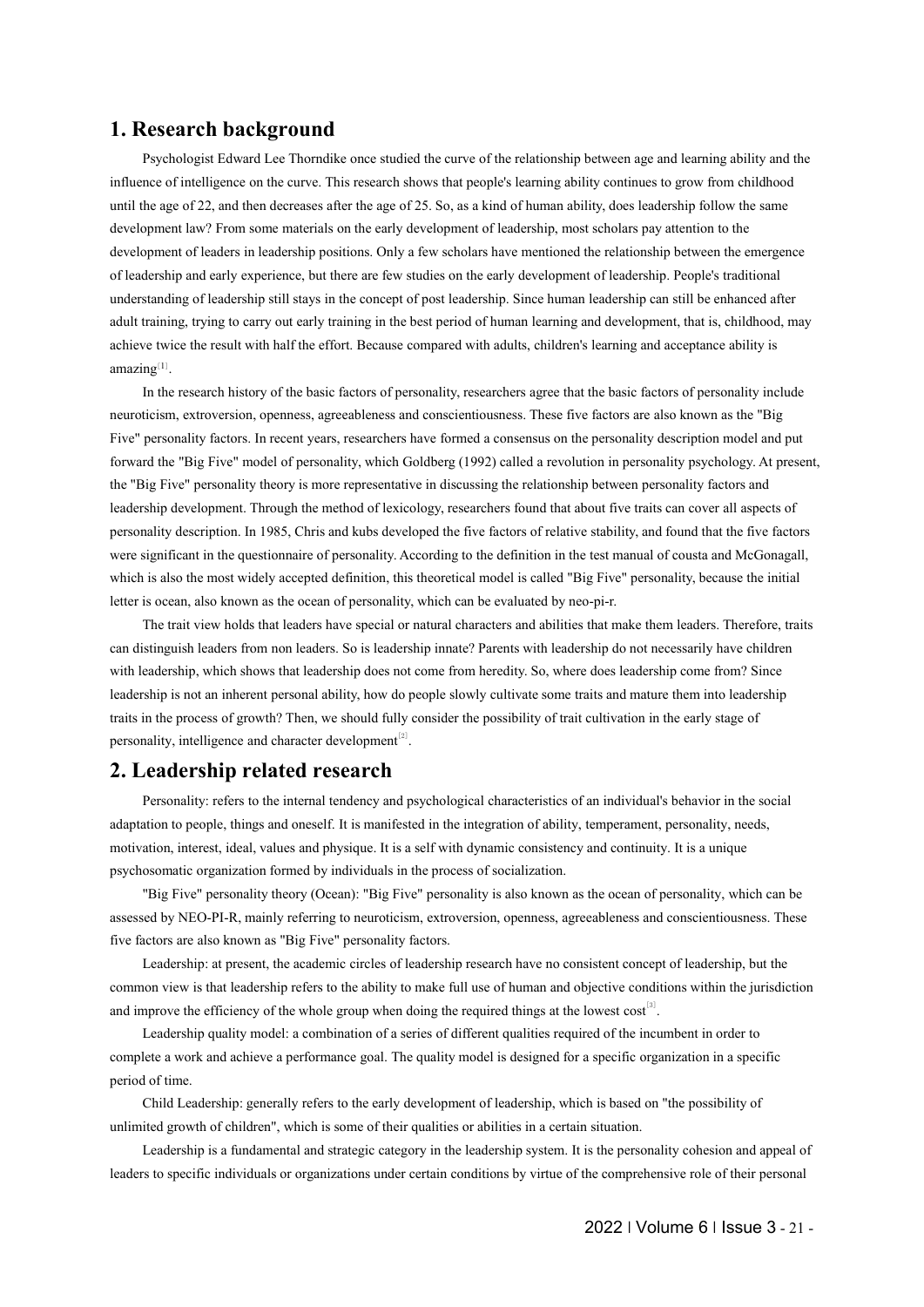quality. It is an important driving force to maintain the growth and sustainable development of organizations. In contemporary society, leadership has become one of the indispensable factors of comprehensive leadership. In view of the great influence of leadership on organizations, researchers in various countries have conducted a lot of research on leadership and produced a variety of leadership theories.

The research on leadership and leadership development began in the 1990s, and the use of quality model has been greatly promoted. The most basic starting point of the leadership quality model of many organizations is based on professional development, especially the model established around a series of behavioral dimensions. In recent years, the quality model has been further extended to integrate enterprise values, learning ability and code of conduct to form leadership [4] .

# **3. Discussion on the possibility of early training of children's leadership 3.1 Theoretical model of children's leadership**

Psychologists believe that children's initial psychological activities are only very simple reflection activities, which become more and more complex. This development trend is reflected in two aspects: from incomplete to complete, from general to differentiation, and from chaos or ambiguity to differentiation and clarity in both cognitive activities and emotional development trends. At first, children's psychological activities were very specific, and then they became more and more abstract and generalized.

Based on the understanding of the nature of leadership knowledge, it can be inferred that although some leadership knowledge gives knowledge a certain external form through language and has been widely recognized, it does not mean that different learners have the same understanding of this knowledge. Real understanding can only be constructed by learners themselves based on their own experience background. In addition to the knowledge that can be expressed in written words, there are also some knowledge that cannot be expressed in written words, such as leadership intuition in leadership decisionmaking. Intuition can not be logically explained through language, words or symbols. It is a perception that can not be clearly expressed by itself. Therefore, it can not be transmitted in a formal form in society. It is also because it is obtained through physical senses or rational intuition, and it can not be critically reflected $<sup>[5]</sup>$ .</sup> moment trends. At first, children's psychological activities were very specific, and then they became net and generalized.<br>
Based on the understanding of the nature of leadership knowledge, it can be inferred that although



Froblem solving skills<br>
Recording to the relationship between each trait and leadership development and the relationshelp<br>
elopment itself, the theoretical model of early leadership development can be preliminarily estable Problem solving skills<br>
Problem solving skills<br>
According to the relationship between each trait and leadership development and the relationship between each trait<br>
development itself, the theoretical model of early leader Froblem solving skills<br>
Froblem solving skills<br>
According to the relationship between each trait and leadership development and the relationship between each trait<br>
development itself, the theoretical model of early leader External of various abilities, which is externally manifested in six specific characteristics. There are links between each trait development itself, the theoretical model of early leadership development can be preliminari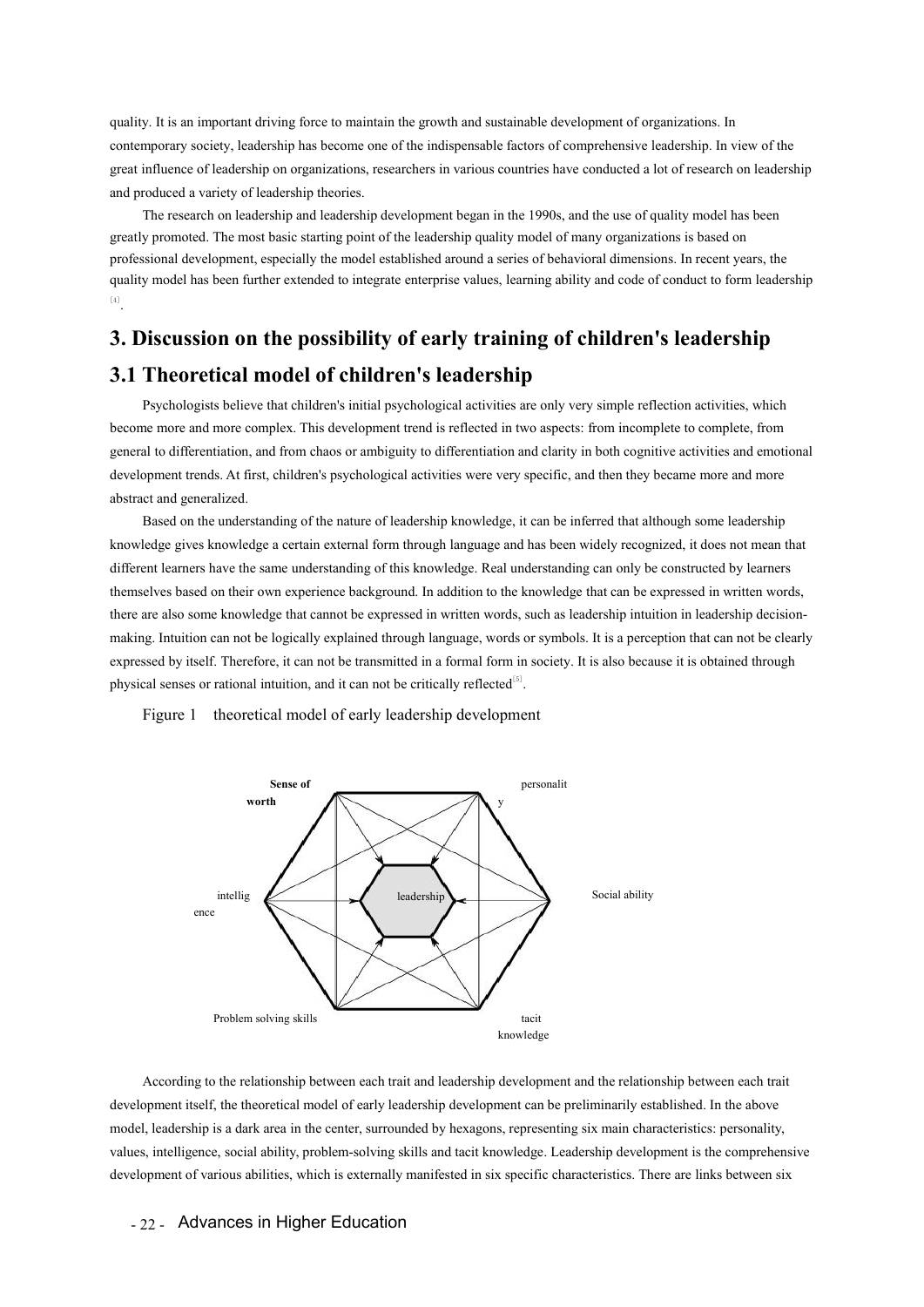trait development and leadership development, and between different trait development. The abilities of various characteristic elements of leadership are always interrelated and interact with each other (Wang Fang, 2010).

# **3.2 Curriculum design principles of children's leadership**

When designing children's leadership curriculum, we should pay attention to two principles: one is student-centered. Teaching is not a simple process for teachers to transfer leadership knowledge to students, but a process to help students construct leadership knowledge themselves. Leadership instructional design should also stimulate students' thinking, stimulate students to solve problems by themselves, and give students the autonomy to solve problems. Encourage students to actively collect and analyze relevant information and materials, put forward various assumptions about the problems they have learned and try to verify them, and try to connect the current learning content with what students already know. The second is the principle of team cooperative learning. Due to the differences of students' experience background, students' views and understanding of problems are often very different. Students can be encouraged to negotiate with each other and make analysis and comments on other people's views. Through such teamwork learning, students' thinking and wisdom can be shared by the whole group. Therefore, the curriculum design should make the team cooperation activities run through the whole process of learning activities, including the cooperation and communication between teachers and students, and between students and students. To some extent, cooperation reflects the awareness of participation, and communication is the most basic way in the process of cooperation<sup>[6]</sup>. When designing children's leadership curriculum, we should pay attention to two principles: one is student-centered.<br>Teaching is not a simple process for teachers to framsfer leadership knowledge to students, but a process

Since the Chinese government announced the full opening of the "three child" policy in June 2021, the advantages of preschool education policy have made preschool education face huge development space, and children's education is particularly important.

# **4.1 Early development of children's leadership in family education**

The family is the first place for children's socialization (Li Junqing, 2021). Parents can consciously create a healthy and positive atmosphere in their families, guide their children to pay attention to, imitate, try and experience leadership behavior through their own positive learning experience and acquisition, and effectively stimulate their children's interest in learning, so as to help their children realize the development of leadership. Infiltrating the learning of leadership knowledge and basic skills in the family and improving children's leadership cognition is an important way to improve children's leadership cognition. Parents should cultivate their children's interest in leadership learning. A good family environment is not only necessary to cultivate leadership, but also indispensable for all children's development $[7]$ .

# **4.2 Early development of children's leadership in school education**

Exassioon. Developing Teadership in adership should be developed as early as<br>
<sup>2</sup>, with the gradual reduction of children's<br>
ith teachers, the important influence of<br>
2010 to only has a certain impact on students'<br>
<sup>2</sup> and Some basic views on the development of leadership among middle school students in schools believe that every child has leadership, and all teachers, whether kindergarten or primary school, no matter what courses they teach, have the opportunity to discover and strengthen children's leadership potential in the classroom. Developing leadership in organizations or schools requires a democratic and open atmosphere. Children's leadership should be developed as early as possible in schools, preferably from the age of 5 (Wang Fang, 2012). In school life, with the gradual reduction of children's communication with their parents and the gradual increase of communication with teachers, the important influence of teacher-student relationship gradually emerges. The teacher-student relationship not only has a certain impact on students' parent-child relationship and peer communication, but also has a very important and unique impact on students' school adaptation, especially on their psychology, emotion, behavior and learning adaptation (Pan Xueliang, 2013).